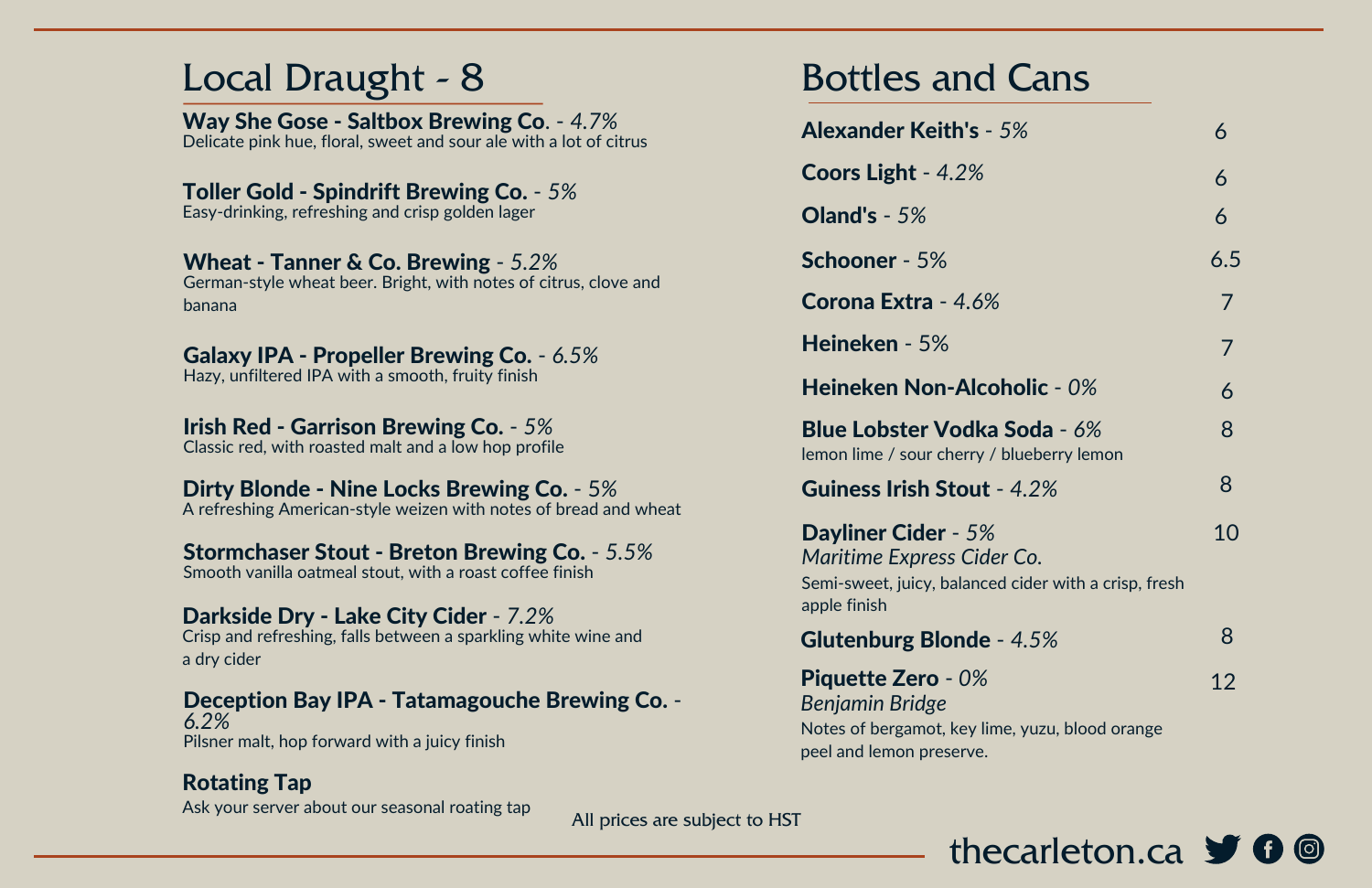## House Cocktails - 13

### Europe Trip - *2oz*

Gin, orange vermouth, Lillet blanc, tonic, orange blossom water.

### Lavender Fields Forever- *2oz*

White rum, Lillet blanc, Creme de Violette, lavender syrup, lemon, egg white.

### Passionable People - *2.5oz*

Bourbon, Aperol, Cynar, passionfruit, thyme syrup.

### Dashboard Hula Dancer - *2oz*

Reposado tequila, Grand Marnier, honey liqueur, hibiscus, clove & cinnamon syrup, coconut cream, lime, Angostura bitters.

### Green Light - *2oz*

Vodka, melon liqueur, aloe, pineapple, simple syrup, lemon.

#### First Impression - *1.5oz* Fernet Branca, yellow Chartreuse, lemon & ginger

tea, cucumber, simple syrup, lemon, lime.

# Non-Alcoholic Cocktails - 7

### **Windsurfer**

Pineapple, jalapeño syrup, lime juice, aloe juice.

### Blueberry Smash

Blueberry, lemon, orange, mint, mint syrup and soda.

Look for this symbol next to your favorite cocktail. This means we can make it non-alcoholic!



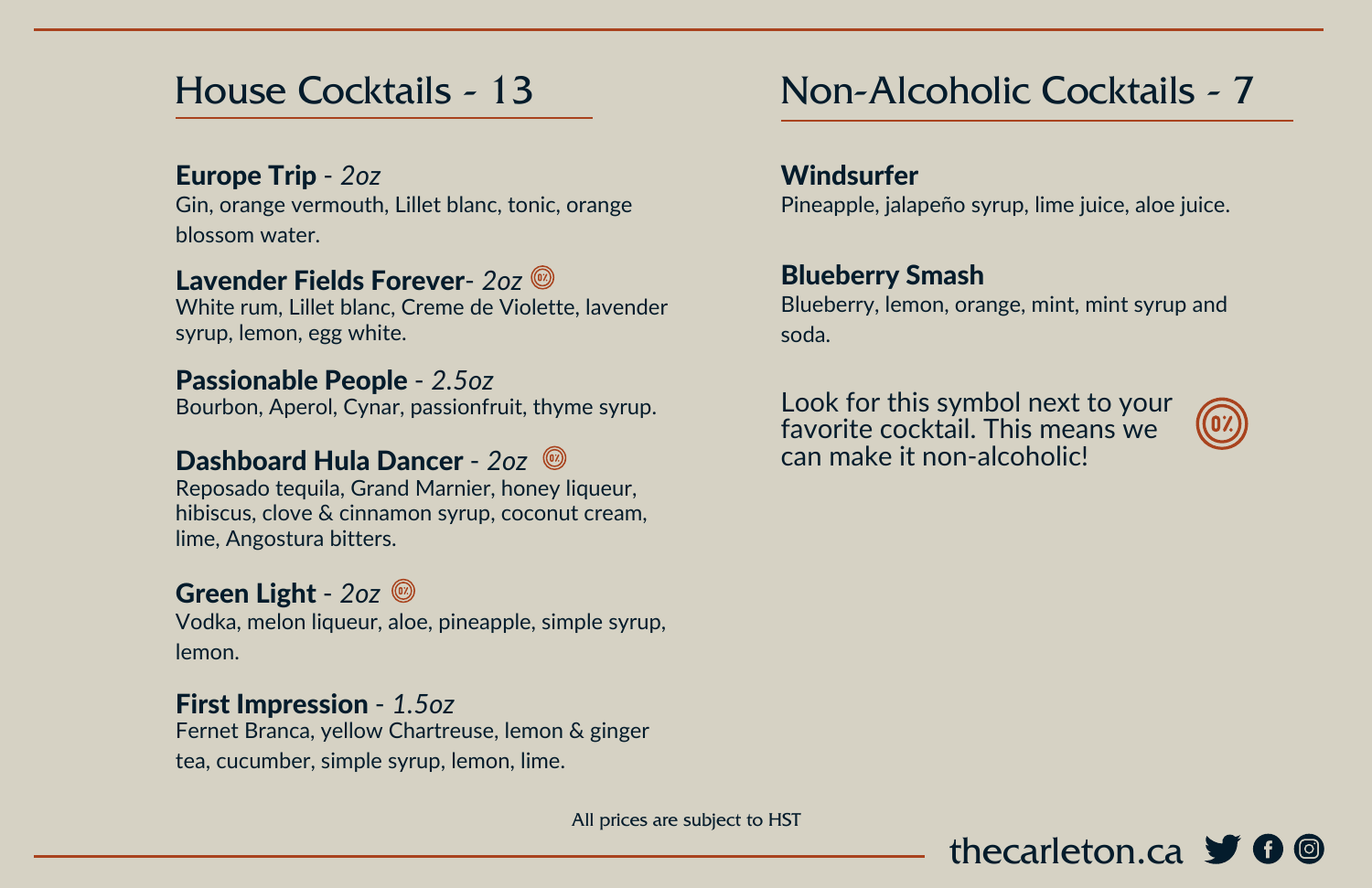## Classic Cocktails - 14

Pimm's Cup - *2oz* Pimm's No. 1, house lemonade, soda, fresh fruit. *Pitcher - 40*

### Sangria White or Red - *2oz*

White or red wine, peach liqueur or brandy, fresh juice, lemon lime soda. *Pitcher - 40*

### Shaken Pina Colada - *2oz*

Spiced rum, pineapple, coconut cream, agave.

Paloma - *2oz* Blanco tequila, grapefruit, lime, simple syrup, soda.

Aviation - *2oz* Gin, marachino liqueur, Creme de Violette, lemon.

Paper Plane - *2oz* Bourbon, Aperol, Amaro Nonino, lemon.

Moiito - 20z <sup>@</sup> White rum, mint syrup, lime, mint, soda. Sour Whiskey or Amaretto - *2oz* Whiskey or amaretto, lemon, simple syrup, egg white.

Spritz Aperol, Campari or Affino - *2oz* Aperitif of choice, Prosecco, soda.

Martini - *3oz* Vodka or gin, olives or a twist.

Espresso Martini - *2oz* Fresh espresso, vodka, coffee liqueur, vanilla liqueur.

Old Fashioned - *2oz* Bourbon, Angostura bitters, demerara syrup.

Negroni - *2oz* Gin, Campari, sweet vermouth.

Naked and Famous - *2oz* Mezcal, yellow Chartreuse, Aperol, lime.

The Last Word - *2oz* Gin, maraschino liqueur, green Chartreuse, lime.

thecarleton.ca **y 0**  $\bullet$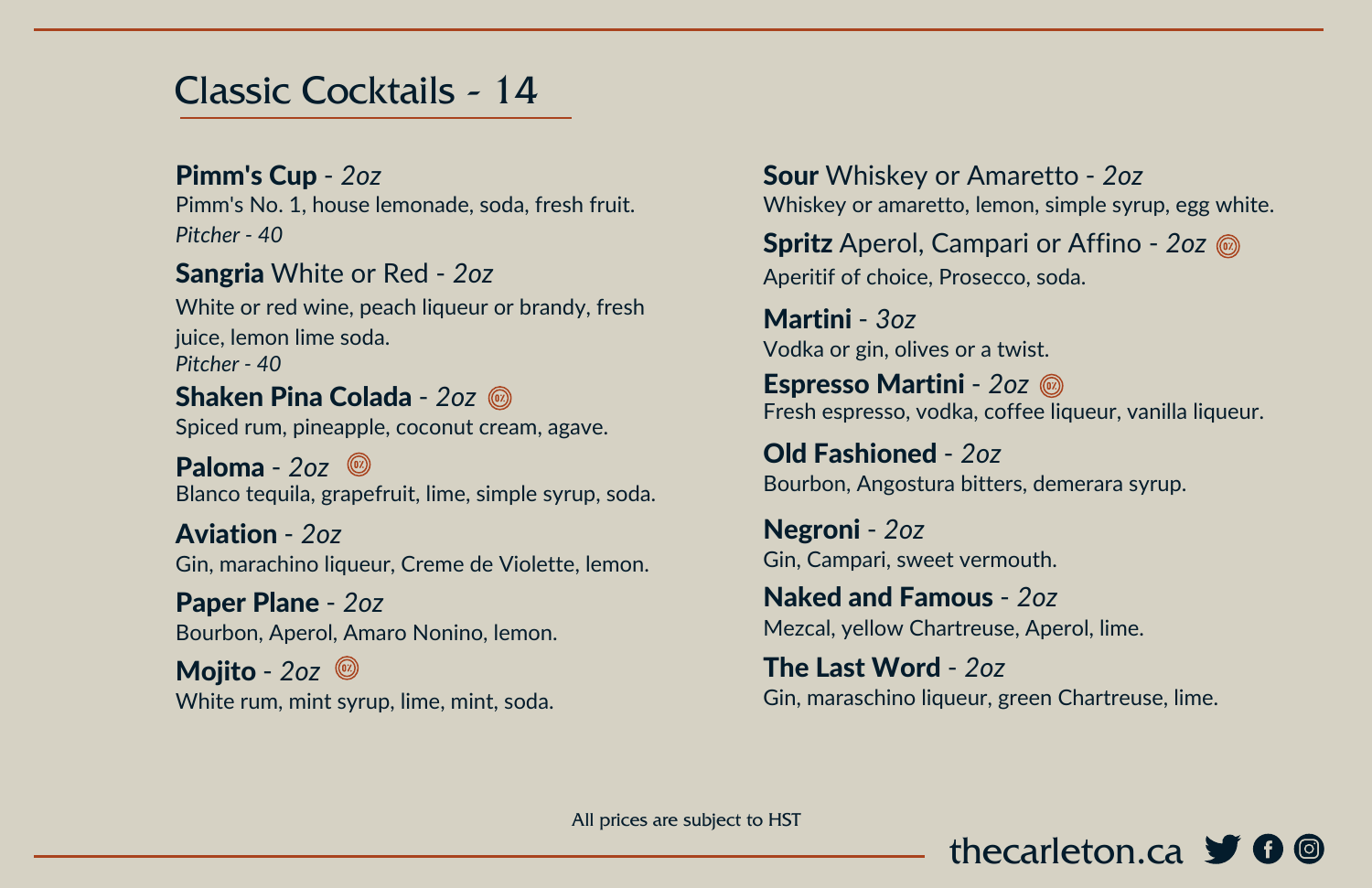# Red Wine

|                                                                                                                                                                                        | 5oz.            | 9oz. | <b>Bottle</b> |
|----------------------------------------------------------------------------------------------------------------------------------------------------------------------------------------|-----------------|------|---------------|
| <b>Bread &amp; Butter - Pinot Noir</b> Napa Valley, California<br>Generous fruit with notes of toasted oak, mixed berries and plum.<br>Long, silky finish with floral and nutty notes. | 11              | 17   | 45            |
| Robert Mondavi - Bourbon Barrel Cab California<br>A dry cab-sauv with notes of cherry, vanilla and brown sugar.                                                                        | 11              | 18   | 47            |
| <b>Catena - Malbec</b> Mendoza, Argentina<br>A bold, dry red with notes of blueberry, blackberry and cinnamon.                                                                         | 14.5            | 23   | 58            |
| <b>Blomidon - Baco Noir</b> Annapolis Valley, NS<br>Classic black cherry and blueberry with notes of warm vanilla and<br>spice.                                                        | 13              | 20.5 | 51            |
| <b>Nederburg - Shiraz South Africa</b><br>A full bodied red with a dry finish and notes of vanilla, dark berry<br>and smoke throughout.                                                | 10 <sup>1</sup> | 16.5 | 44            |
| Heritage Chateauneuf-du-Pape - Grenache France<br>A full-bodied, dry red with notes of oak, tobacco and juicy red<br>fruit.                                                            |                 |      | 100           |

All prices are subject to HST

thecarleton.ca **y 0 @**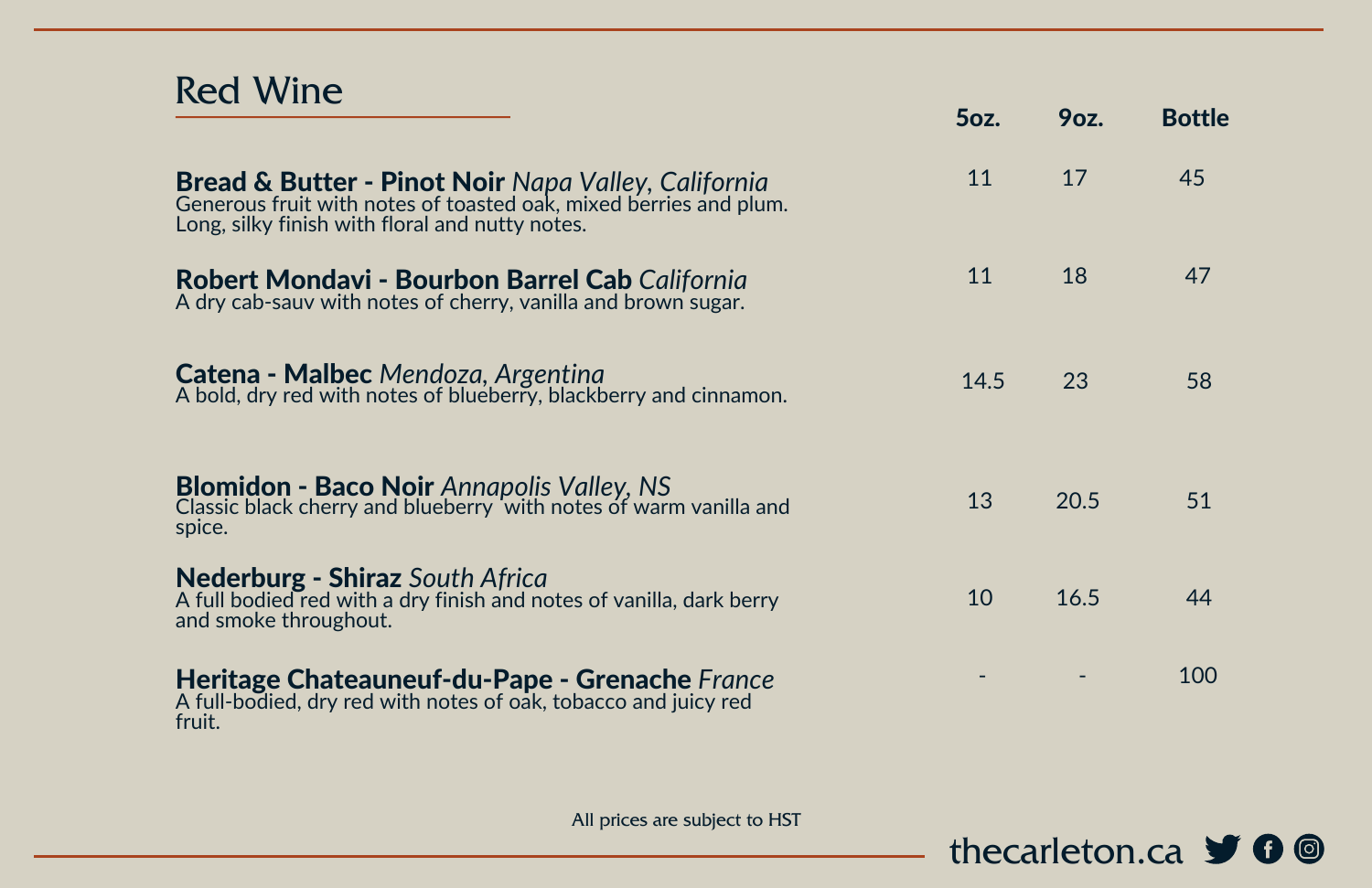## White Wine

|                                                                                                                                                                                                                | <b>5oz.</b> | 9oz. | <b>Bottle</b> |
|----------------------------------------------------------------------------------------------------------------------------------------------------------------------------------------------------------------|-------------|------|---------------|
| <b>Jost Winery - Tidal Bay</b> Gaspereau Valley, Nova Scotia<br>Soft and balanced, with notes of lemon, pear and florals. Mouth-filling<br>yet refreshing, with aromas of apple and pear.                      | 11          | 18   | 47            |
| Spy Valley - Sauvignon Blanc Marlborough, New Zealand<br>Notes of passion fruit, ripe melon and mineral on the nose with a crisp,<br>light finish.                                                             | 10          | 16.5 | 44            |
| Zensa - Pinot Grigio Puglia, Italy<br>Delicate on the palate, with notes of honeysuckle, almond, lemon-lime<br>and peach. A complex and refreshing wine with a refreshing finish.                              | 12.5        | 20   | 49            |
| <b>McGuigan, The Brothers - Chardonnay</b> Southern<br>Australia<br>A rich, full chardonnay with lots of peach, melon, figs and fresh butter.<br>The oak adds notes of rich honey and spice, bringing balance. | 11          | 17   | 45            |
| <b>Benjamin Bridge - Riesling Gaspereau Valley, NS</b><br>An off-dry, unique riesling that was wild fermented with indigenous<br>yeast creating a refreshing, aromatic and crisp white with high acidity.      | 14.5        | 23   | 58            |

All prices are subject to HST

# thecarleton.ca **y 0 @**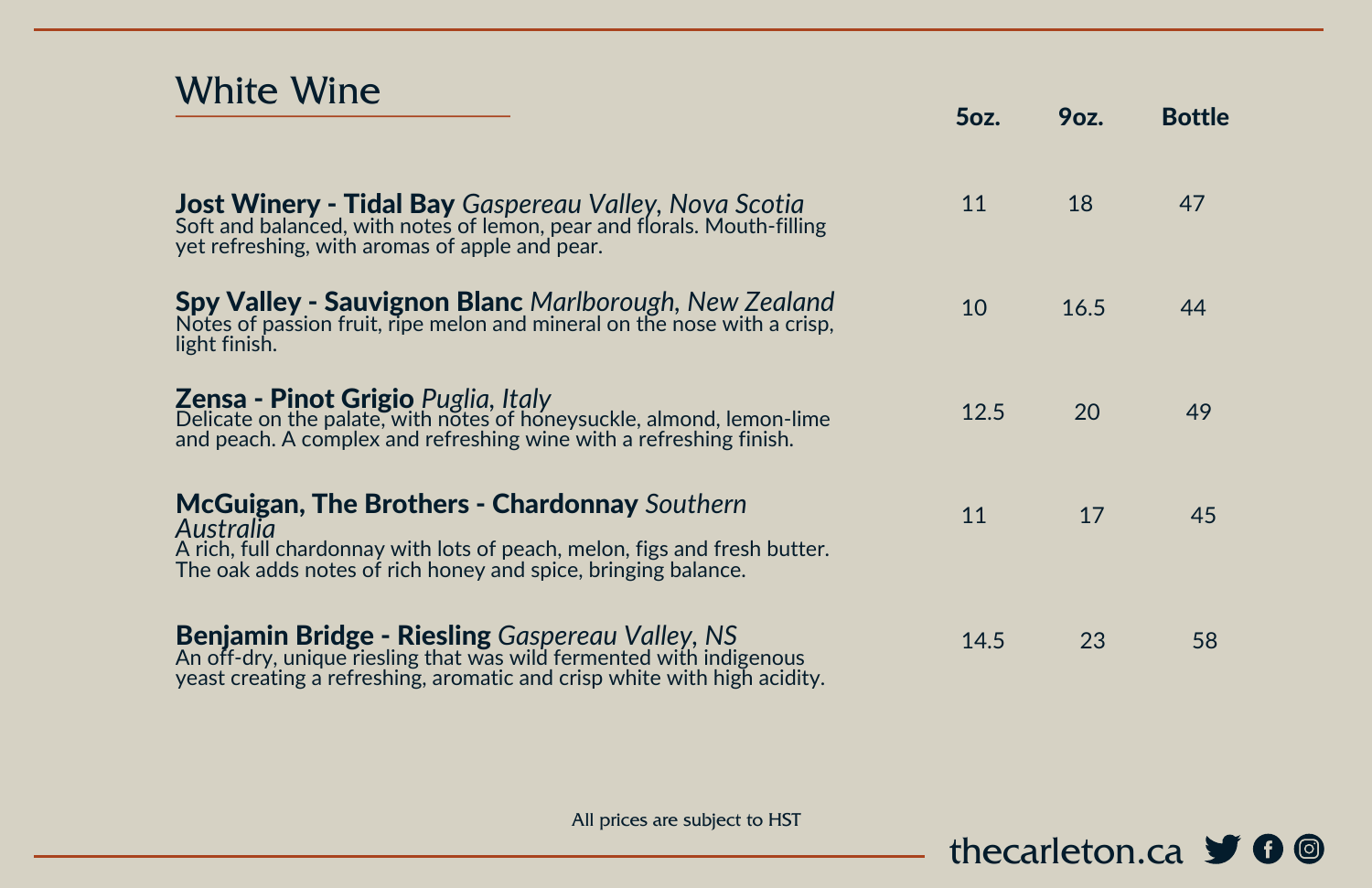| Rosé                                                                                                                                                                                | 5 <sub>oz.</sub> | 9oz. | <b>Bottle</b> |
|-------------------------------------------------------------------------------------------------------------------------------------------------------------------------------------|------------------|------|---------------|
| <b>Luckett Vineyards - Hey Rosetta Annapolis Valley, Nova</b><br>Scotia<br>Refreshing, off-dry rose with notes of strawberry, rhubarb and citrus.<br>Crisp and crackling mouthfeel. | 9                | 14   | 35            |
| <b>Mercator - Compass Rose</b> Grand Pre, Nova Scotia<br>A medium-dry rose with notes of citrus, red fruit and a fresh finish.                                                      | 12               | 19   | 47            |
| <b>Sparkling</b>                                                                                                                                                                    |                  |      |               |
| <b>Avondale Sky Winery - Nirvana Frizzante Nova Scotia</b><br>A semi-sweet sparkling white with notes of pear, mango and spring<br>florals.                                         | 14               |      | 53            |
| <b>Ruffino - Prosecco</b> Veneto, Italy<br>A dry, medium-bodied prosecco that has effervescent notes of pear<br>and citrus.                                                         | 12               |      | 42            |
| <b>Benjamin Bridge - Piquette</b> Gaspereau Valley, NS<br>A beautiful low-alcohol wine beverage, light and airy with floral<br>aromatics and refreshing finish.                     |                  |      | 42            |

All prices are subject to HST

thecarleton.ca **y 0 @**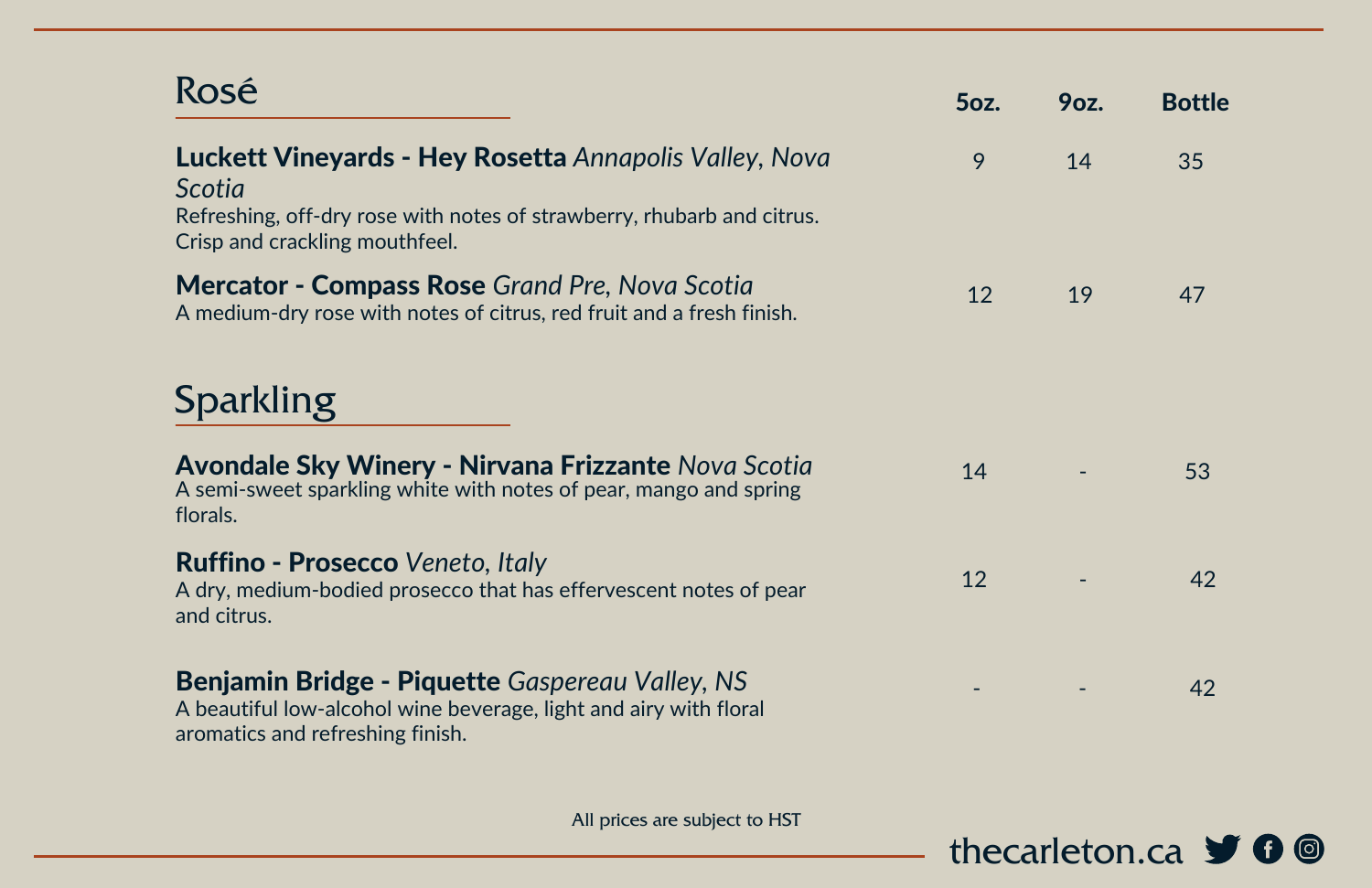## Soft Drinks - 3

Pepsi Sprite Diet Pepsi Ginger Ale Tonic Water Club Soda Ginger Beer

Juices - 4

Clamato Tomato **Cranberry Orange** 

## Hot Drinks

| <b>Espresso</b>     | 3.5  |
|---------------------|------|
| Americano           | 3.75 |
| Cappucino           | 4.5  |
| Latte               | 4.5  |
| Tea                 | 4.5  |
| <b>Orange Pekoe</b> |      |
| Green               |      |
| <b>Earl Grey</b>    |      |
| Peppermint          |      |
| Chamomille          |      |

## Fresh Pressed - 5

House Lemonade House Limeade